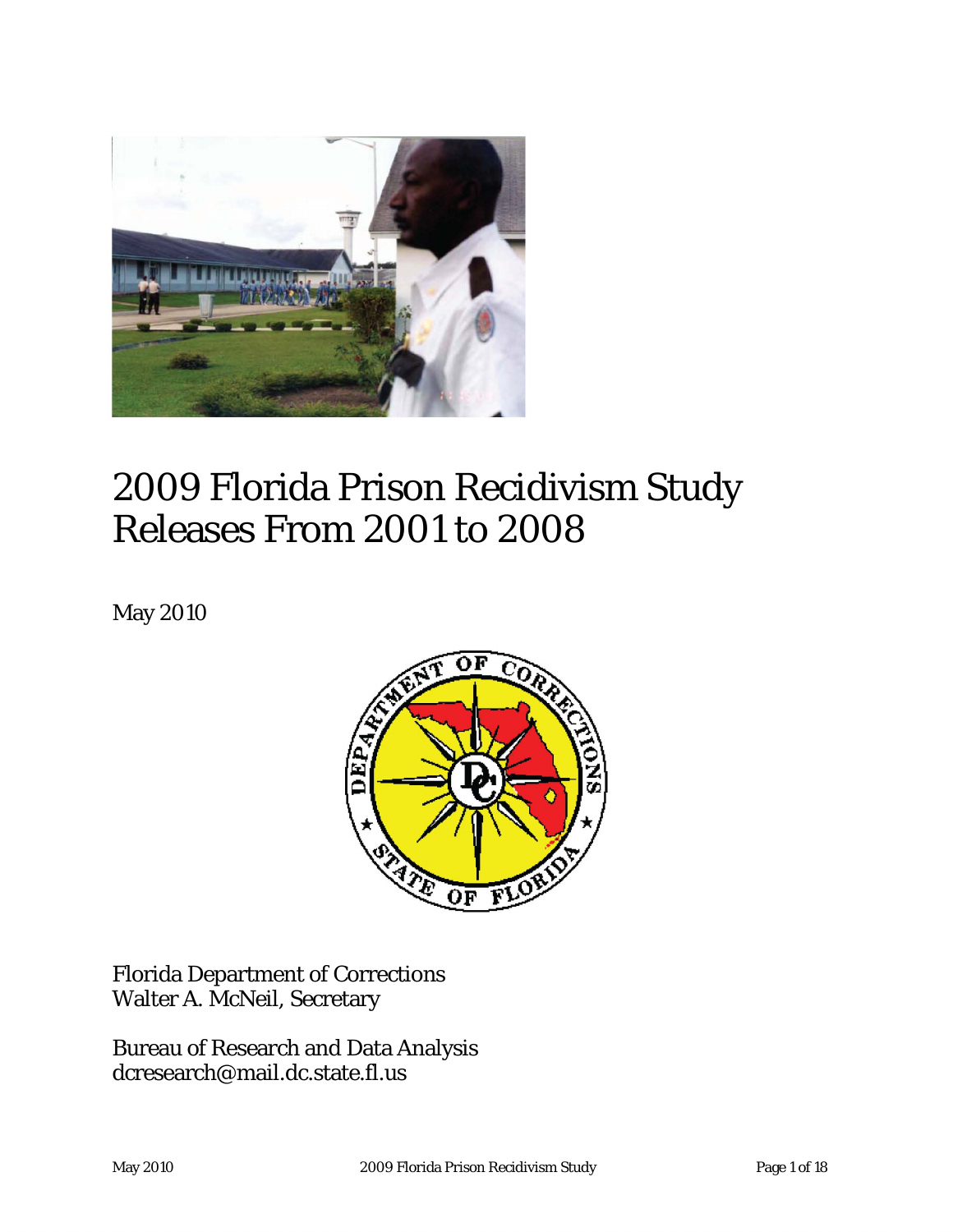### INTRODUCTION

The 2009 Florida Prison Recidivism Study is the first report to be produced annually that examines the issue of recidivism among Florida's released inmate population. The use of recidivism as a performance indicator of the state's rehabilitative efforts can be debated, but the analysis itself is of vital public importance. Basically, what is the likelihood that an inmate who is released today will come back to prison? This question is important for the state in terms of planning and budgeting, but more importantly to the public and elected officials in terms of public safety. Since 88% of inmates in Florida's prisons today will one day be released back into our communities, their success or failure comes at a cost to public order and public safety.

The next pertinent question is, What factors influence recidivism rates? Do age, gender and racial groups show differences in recidivism rates? The answers to these questions are also important, as they allow one to identify groups most likely to fail when they are released. This can be used to determine where to devote scarce correctional and community resources.

This study finds that results for Florida are generally consistent with existing research of the factors that influence recidivism. The Bureau of Justice Statistics report, "Recidivism of Prisoners Released in 1994 (2002)" shows overall recidivism rates for releases from 15 different states. That report shows a 51.8% recidivism rate (return to prison for any reason within three years) for this group of inmates.

Unlike most states, Florida paroles very few inmates and only about a third of released inmates have any community supervision sanction at all. Since those with supervision after release recidivate more often than those without supervision upon release, it is important to keep in mind that Florida's recidivism rate may be lower than another state due to this difference in release mechanisms.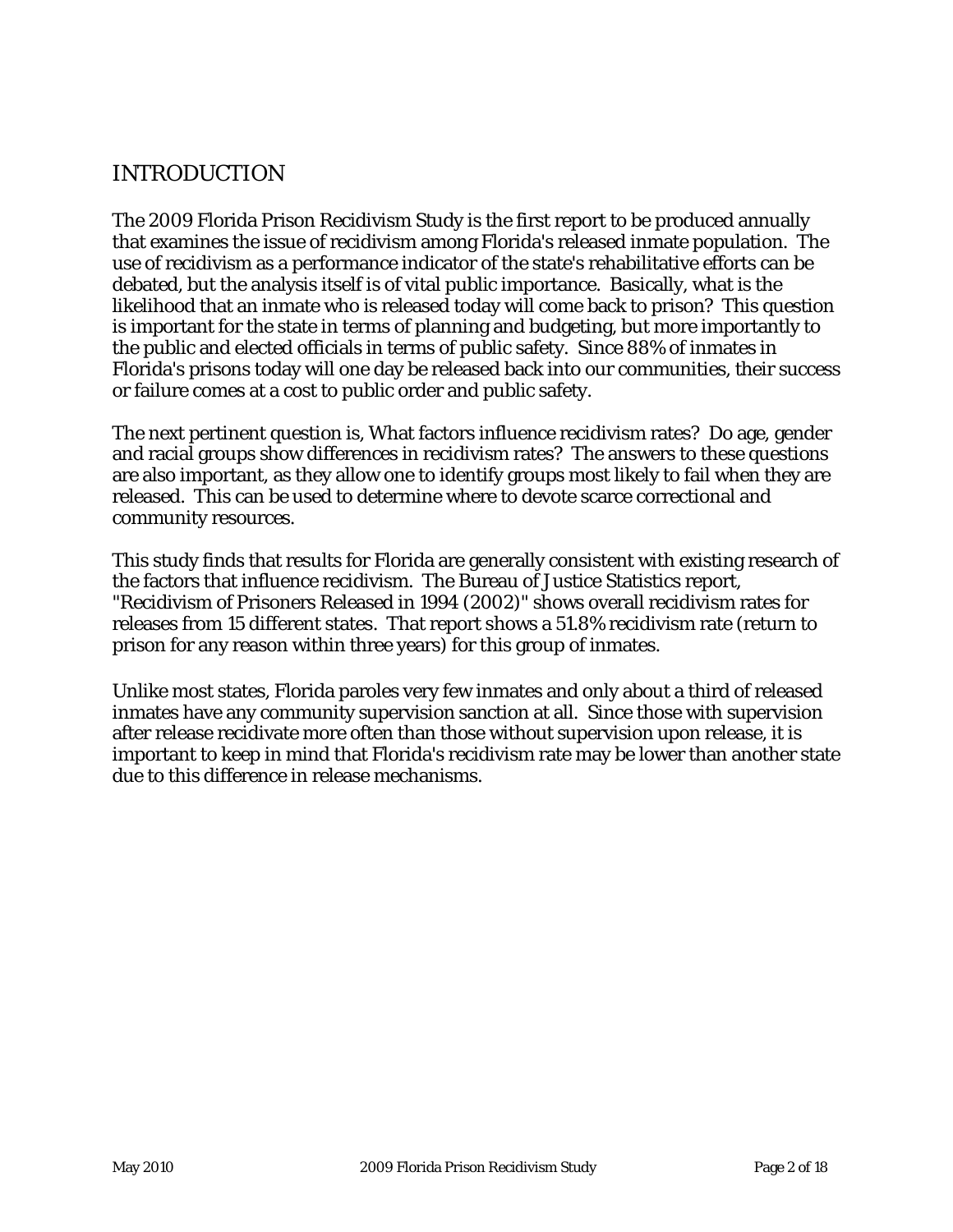## TABLE OF CONTENTS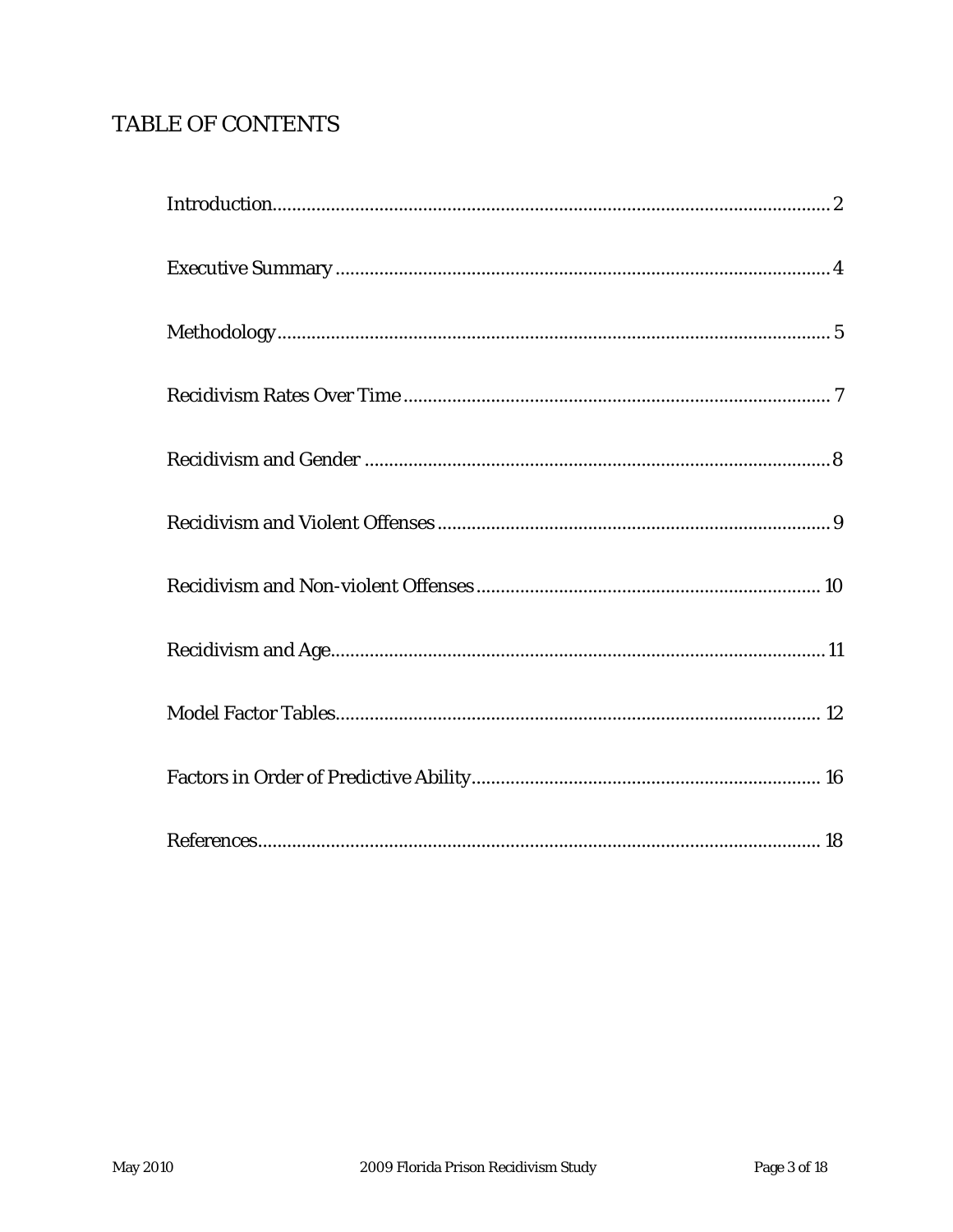For this report, recidivism is defined as a **return to prison**, either because of a new conviction or a violation of post prison supervision. The follow-up periods (typically reported as three years) are calculated from prison release date to the date of readmission to prison.

The overall three-year recidivism rate based on all released inmates from 2001 to 2008 is **33.1%**. Specifically, the last three years have shown a slight decrease in the threeyear recidivism rate.

Inmates released in  $2003 \rightarrow 33.9\%$  recidivism rate Inmates released in  $2004 \rightarrow 33.4\%$  recidivism rate Inmates released in  $2005 \rightarrow 32.7\%$  recidivism rate

Note that a one percentage point drop in the recidivism rate results in approximately 400 fewer inmates being admitted over a three-year period at a cost of \$20,000 per year per inmate or a cost avoidance of approximately \$8,000,000.

The factors that influence an inmate's likelihood of recidivism include:

- > prior prison commitments (more priors  $\rightarrow$  higher recidivism);
- $\triangleright$  whether the inmate has a supervision term after release (supervised → higher recidivism);
- $\triangleright$  their age at release (younger  $\rightarrow$  higher recidivism);
- $\triangleright$  their behavior while in prison (more disciplinary reports  $\rightarrow$  higher recidivism);
- $\triangleright$  their tested education level (higher grade level  $\rightarrow$  lower recidivism); and
- > number of theft/fraud offenses in criminal history (more offenses  $\rightarrow$  higher recidivism)

Inmates who complete education programs while in prison have lower recidivism rates than inmates who do not complete programs. Note that this conclusion does not take into account any other differences in these two groups and should not be given the weight of a rigorous program evaluation.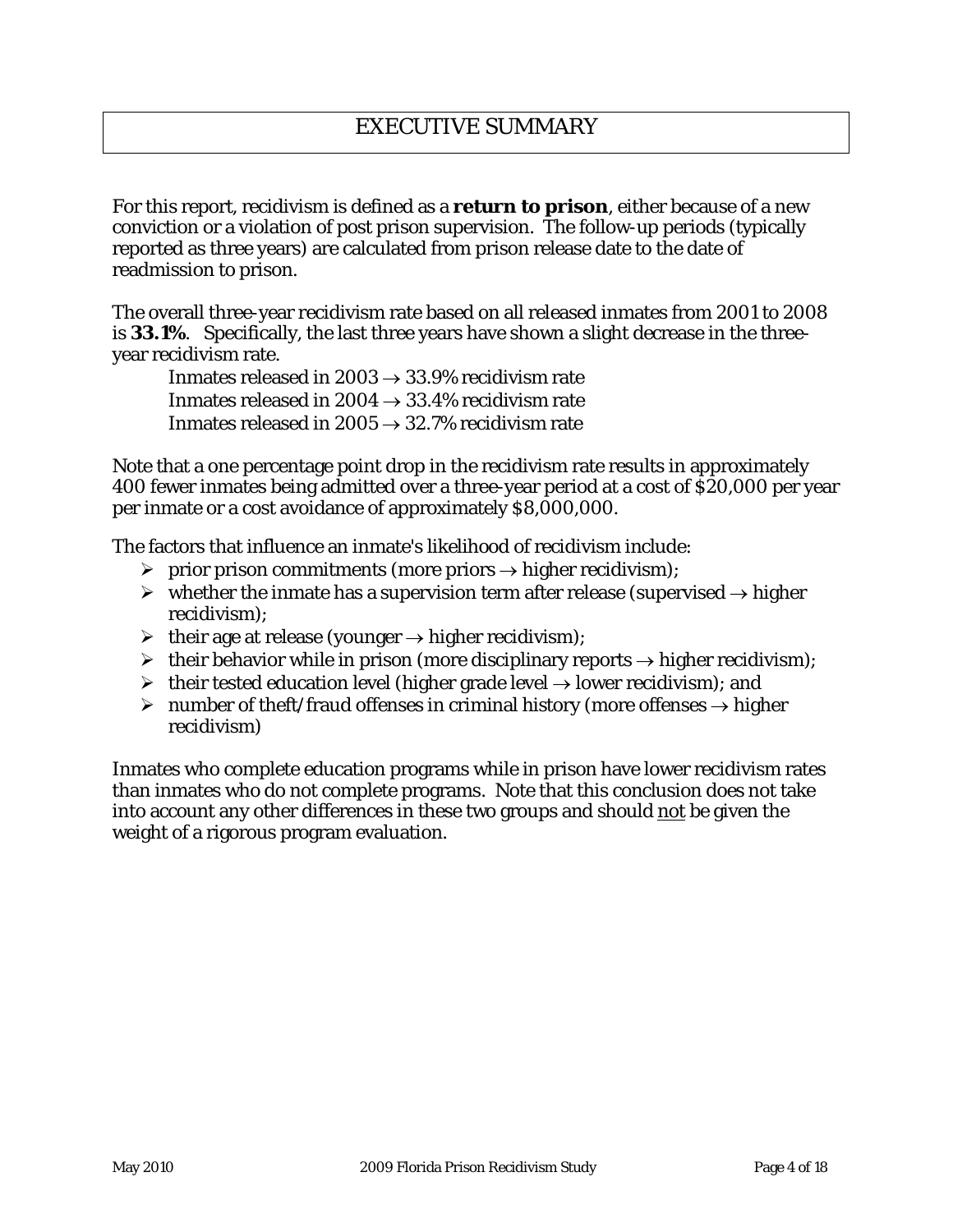### METHODOLOGY

Inmates released from Florida prisons from January 1, 2001 to December 31, 2008 were included in the study with the following exceptions:

- Inmates who died, were executed, had their sentence vacated, or were released to another state have been omitted from calculation of recidivism rates.
- Inmates who are missing information on the factors of interest are omitted.

These restrictions reduce the number of records analyzed by approximately 29%.

Survival analysis techniques are used to compute recidivism rates and to define the statistical models used to determine which factors significantly influence recidivism rates. The basic rates for tables and graphs are computed from Kaplan-Meier estimates of the survival curve using right-censored data. The analyses of factor significance are conducted using Cox models (proportional hazards regression) of the same data. The analysis used a 5% level of significance and, to determine the factors in order of importance, a stepwise selection routine for determining which factors to include.

Twenty-one (21) factors considered:

Gender is Male – Yes/No Number of Prior Prison Commitments Age at release Number of Disciplinary Reports in Current Incarceration Most Recent TABE score (education level in grade equivalents) Time Served in Prison, Current Incarceration in Months Worst Offense is Murder/Manslaughter – Yes/No Worst Offense is Sex Offense – Yes/No Worst Offense is Robbery – Yes/No Worst Offense is Other Violent Offense like Assault or Kidnapping – Yes/No Race is Black – Yes/No Ethnicity is Hispanic – Yes/No Supervision to Follow Prison – Yes/No Low Custody (Minimum or Community Custody) – Yes/No High Custody (Close Custody) – Yes/No Number of Burglary offenses in criminal history Number of Drug offenses in criminal history Number of Theft/Fraud offenses in criminal history Number of Weapons offenses in criminal history Diagnosed Mental Illness – Yes/No Substance Abuse Severity Score

For the "Worst Offense" factors the hierarchy is as follows: Murder, Sex Offense, Robbery, Other Violent Offense Each inmate can only be designated in at most one of the categories. If he has committed both Sex Offenses and Robbery, he will be considered in the "Worst Offense is Sex Offense" category, not in the "Worst Offense is Robbery" category.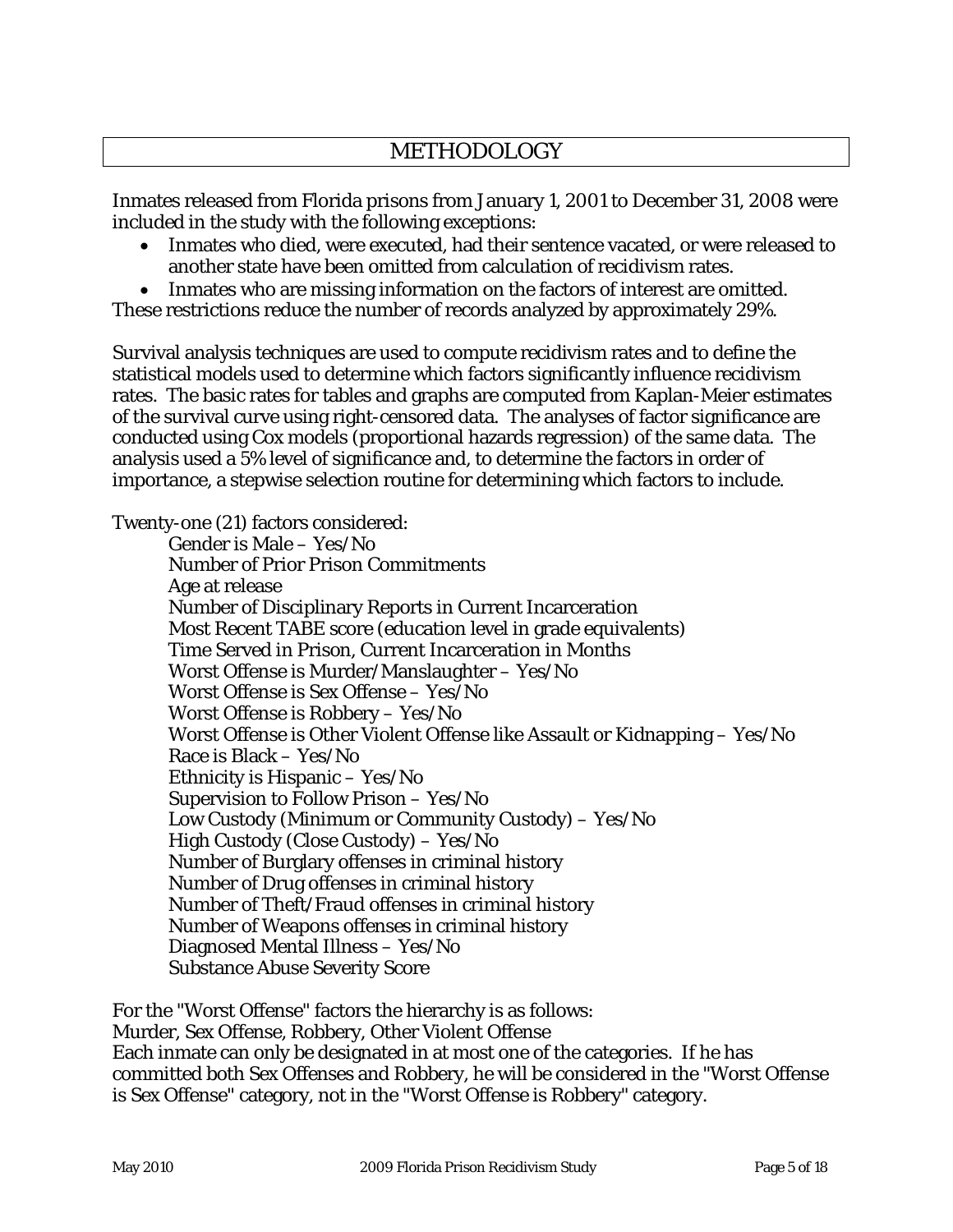For the criminal history factors, only those offenses for which the inmate received either a Florida prison sentence or Florida community supervision sentence are considered. Arrests in Florida that resulted in other sanctions, such as fines or county jail sentences are not considered. Arrests, supervision, or prison sentences outside of Florida are not considered unless they are part of the inmate's Florida sentence.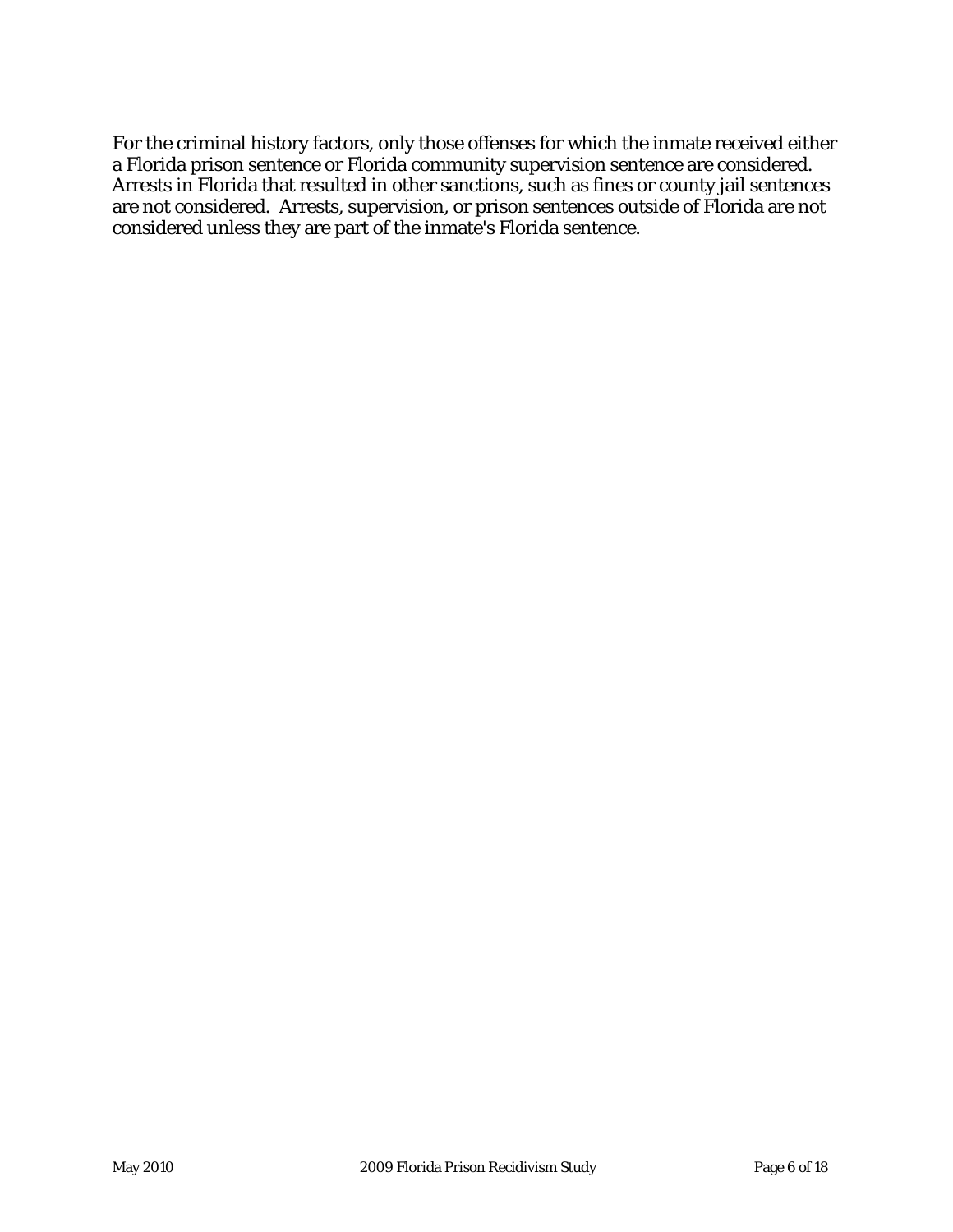## RECIDIVISM RATES OVER TIME



**Three year recidivism rate by year of release**

The range of recidivism rates when examined one year of releases at a time, range from 32.6% to 33.9% in the five years for which three-year rates can be computed.

Recidivism rates are certainly affected by factors outside the influence of the Department of Corrections, such as unemployment, crime rates, and local criminal justice issues such as jail bed availability and judicial behavior. Statewide initiatives such as truth-in-sentencing, increased use of mandatory prison terms and inconsistent funding for inmate rehabilitative programs may also influence recidivism rates. For this reason, recidivism rates cannot be used as the only measure of operational performance for the prison system. It is a measure of a multitude of societal issues working for and against the released inmate, before he ever gets sentenced to prison and after he is released.

The slight upward increase in 2002 and 2003 that is followed by decreases in 2004 and 2005 may be due to an overall increase in revocations of supervision that peaked in 2005 and subsequently declined to previous levels. This trend would affect the 2003 release cohort more than the subsequent years of releases.

Note that a one percentage point drop in the recidivism rate results in approximately 400 fewer inmates being admitted over a three-year period. Considering that it costs taxpayers almost \$20,000 per year for each inmate incarcerated, even a relatively small decrease in recidivism rates that persists over multiple years can result in millions of taxpayer dollars to be used for other priorities.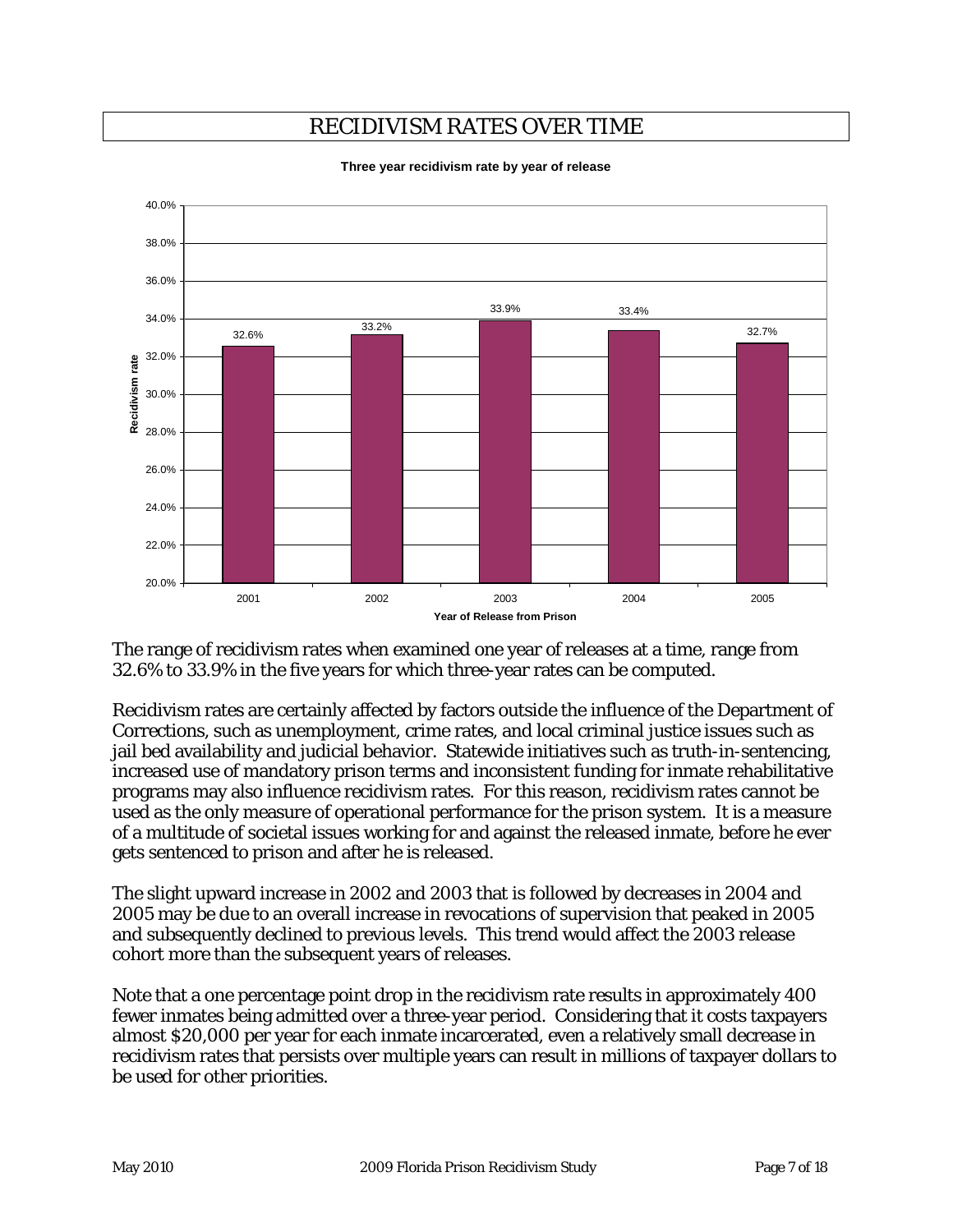#### RECIDIVISM AND GENDER



**Recidivism, gender**

Female inmates recidivate at a much lower rate than male inmates. In fact, it takes six years for a female inmate to recidivate at the same rate as a male inmate does in three years (female recidivism at six years from release is 33.2%; male recidivism rate at three years from release is 34.7%)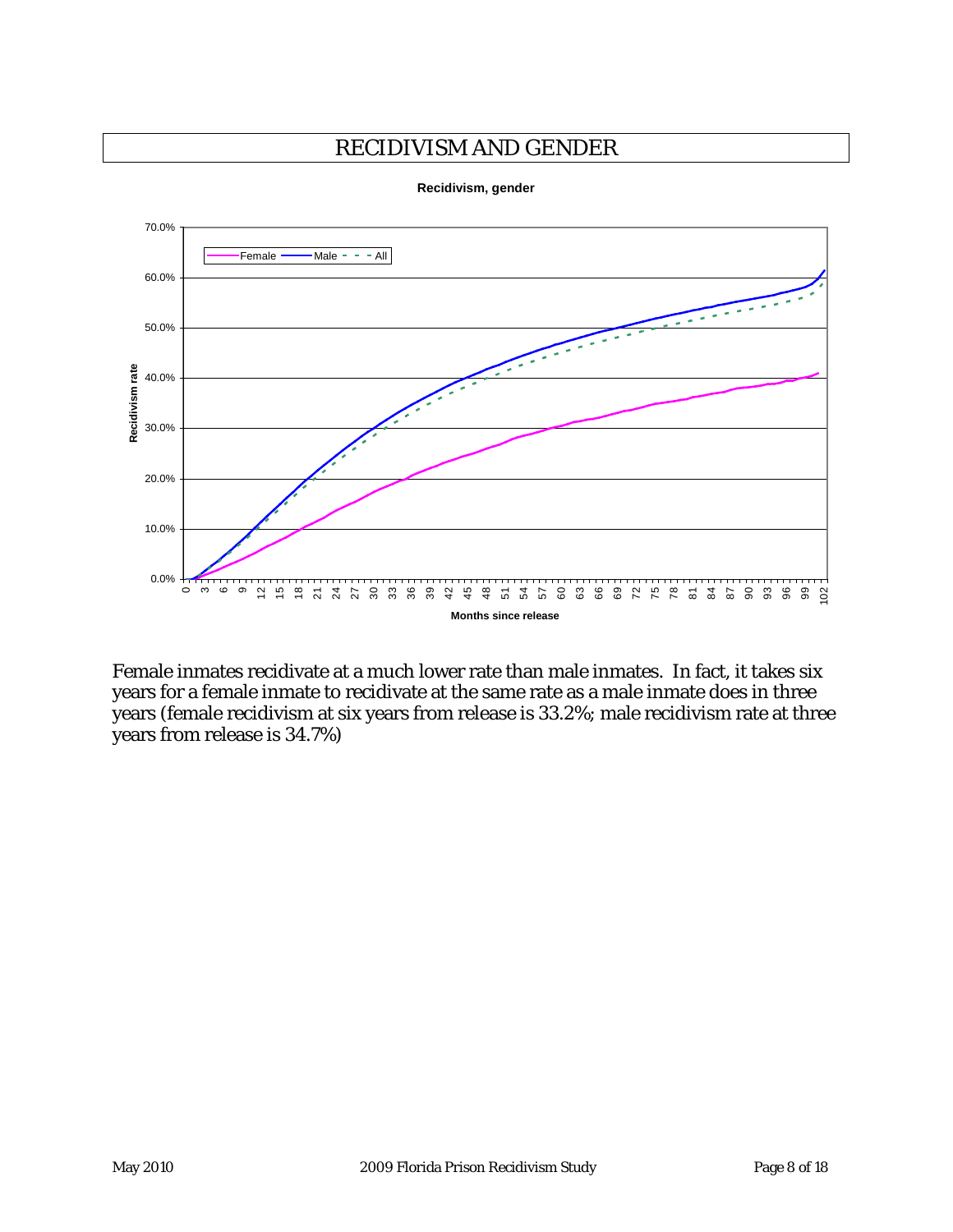## RECIDIVISM AND VIOLENT OFFENSES



**Recidivism, current offense**

The graph above shows that among inmates who were in prison for violent offenses, those in for murder or manslaughter have the lowest recidivism rates. Inmates in for robbery offenses have higher than average recidivism rates.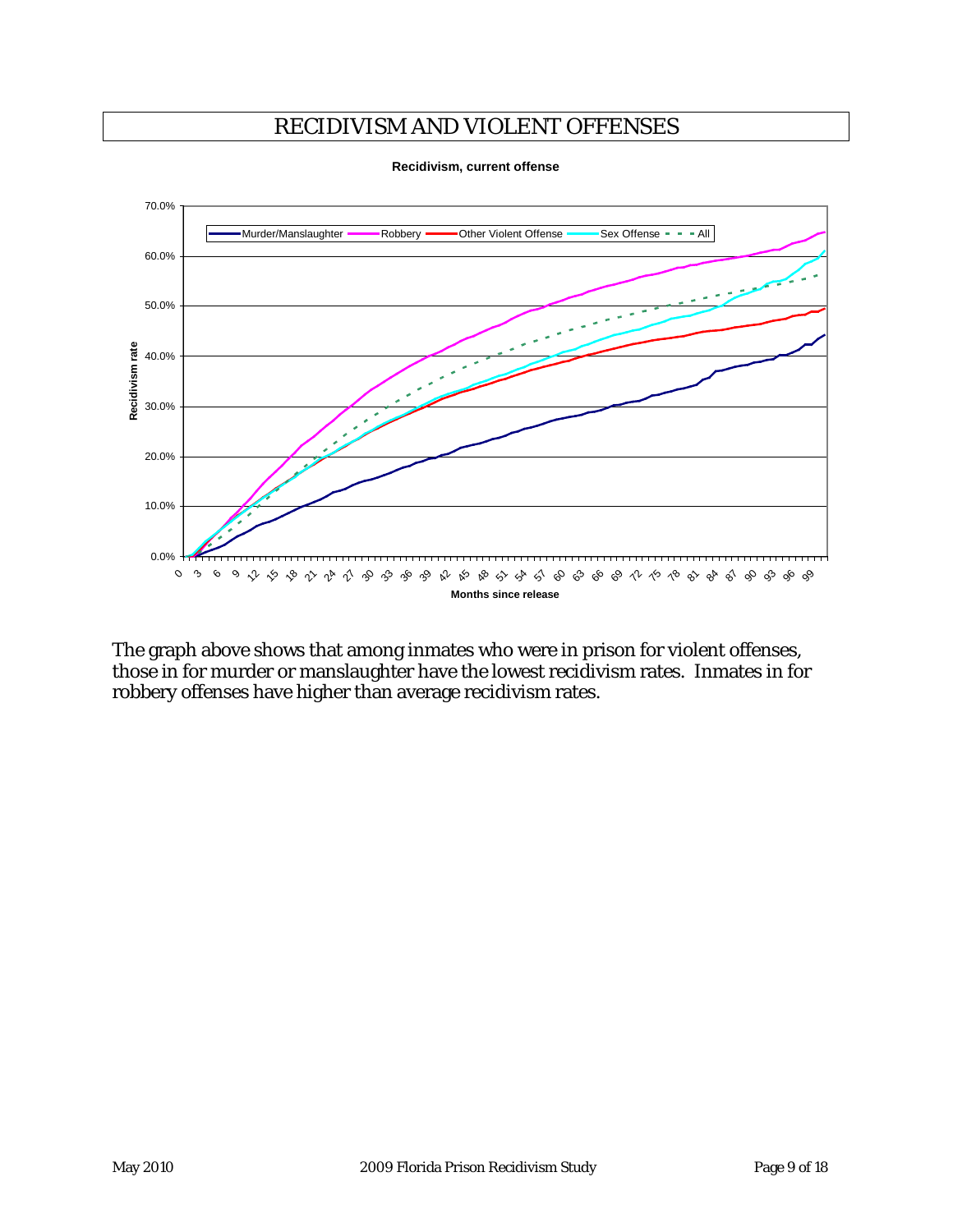### RECIDIVISM AND NON-VIOLENT OFFENSES



**Recidivism, current offense**

The graph above shows that among inmates who were in prison for non-violent offenses, those in for weapons offenses have the lowest recidivism rates. Burglars released during this period have the highest recidivism rates. Drug offenders recidivate at a rate similar to the overall recidivism rate for all inmates.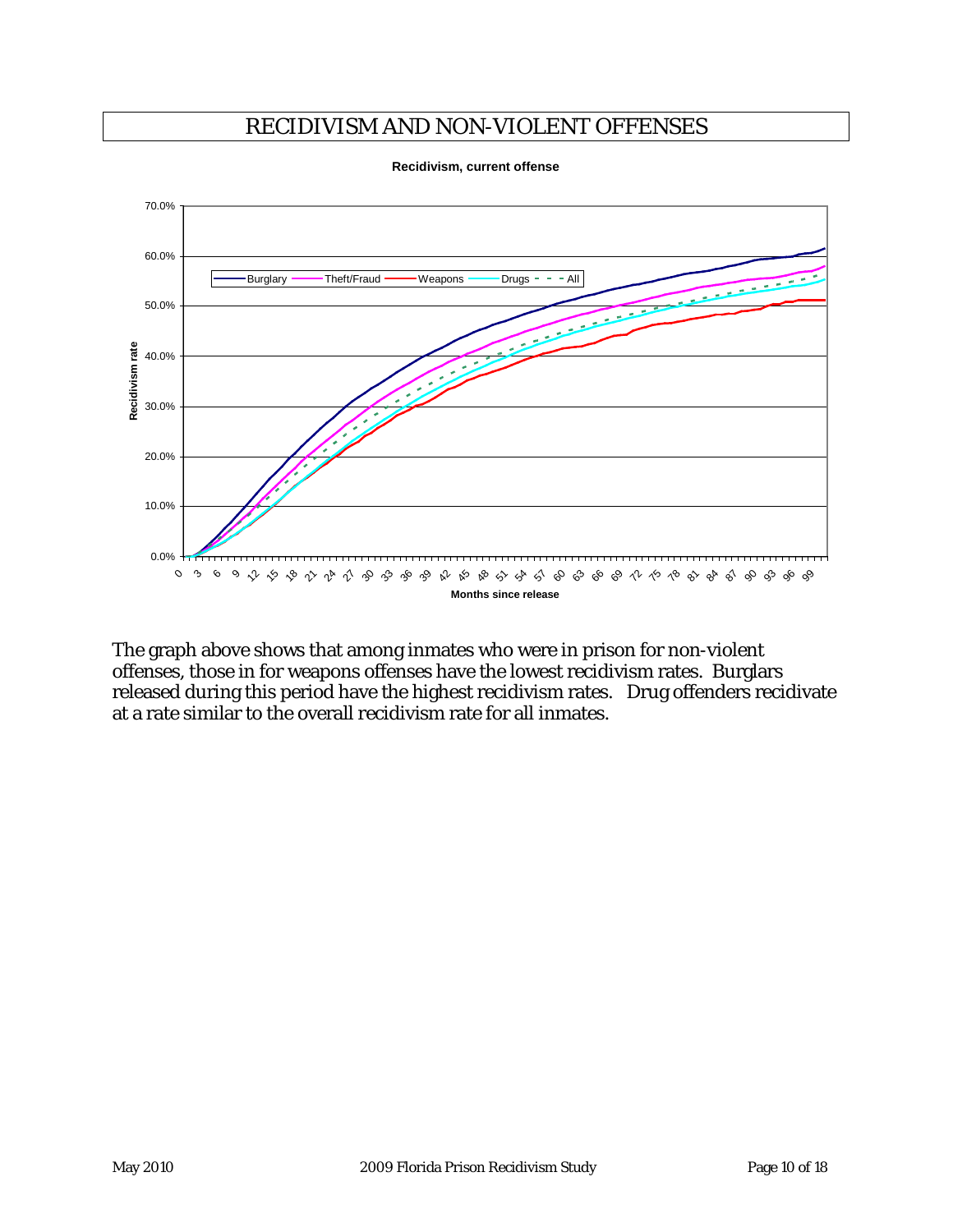#### RECIDIVISM AND AGE



**Recidivism, age**

The older an inmate is at time of release, the less likely he is to return to prison. Note that while this relationship is apparent several months after release from prison, there is quite a bit of overlap in the first three years after release. The groups of inmates 49 and younger recidivate at similar rates until two to three years after release, at which point the curves shown above begin to separate.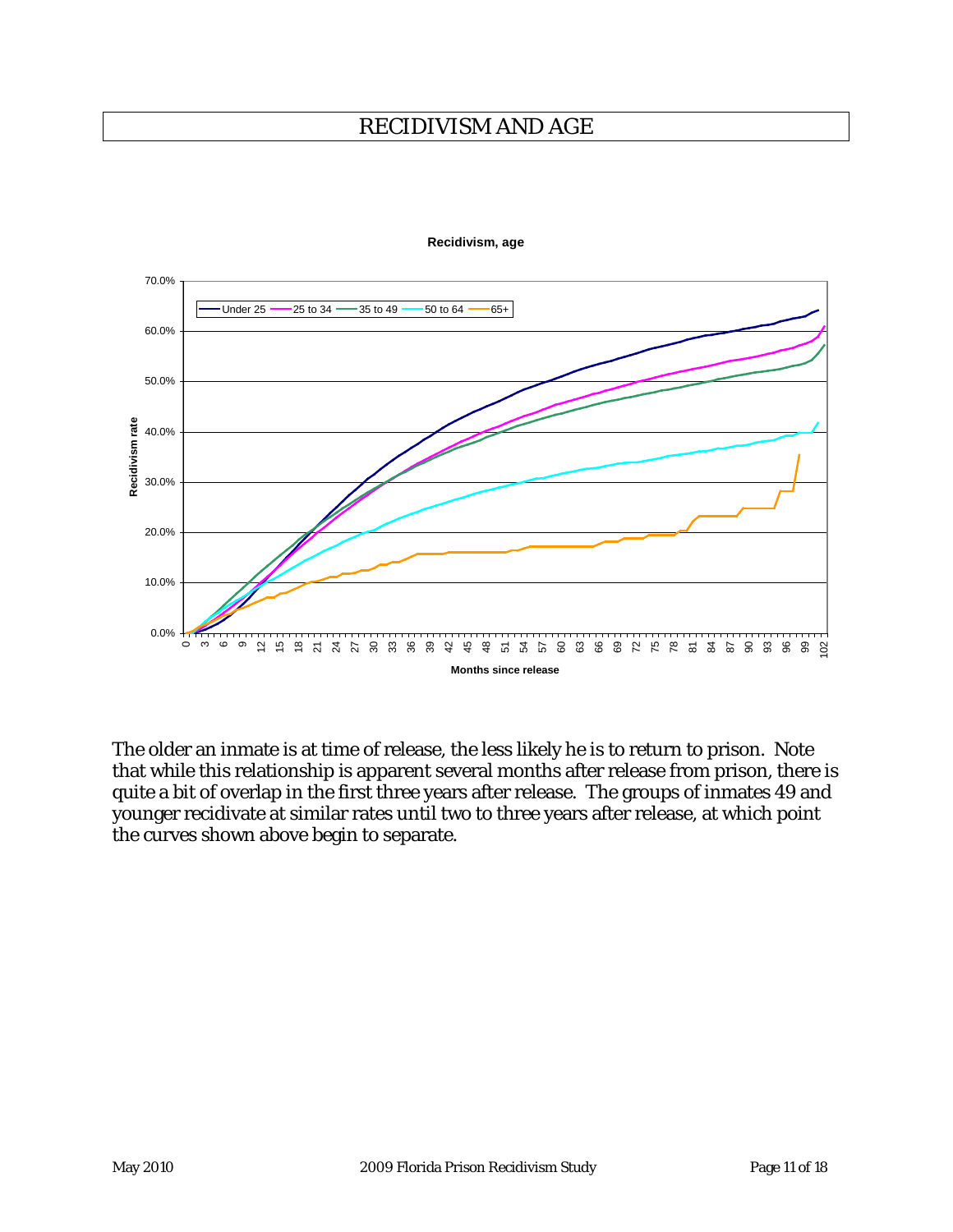# Model Factor Tables

| <b>CATEGORICAL</b>                               | <b>VALUE</b>                                                            | N       | $%$ OF         | <b>RECIDIVISM</b> | <b>Hazard</b> |
|--------------------------------------------------|-------------------------------------------------------------------------|---------|----------------|-------------------|---------------|
| <b>FACTORS</b>                                   |                                                                         |         | <b>RELEASE</b> | <b>RATE</b>       | <b>Ratio</b>  |
|                                                  |                                                                         |         | <b>COHORT</b>  |                   |               |
| <b>GENDER</b>                                    | Female                                                                  | 21,220  | 12%            | 20.6%             |               |
|                                                  | Male                                                                    | 157,459 | 88%            | 34.7%             | 1.506**       |
| <b>RACE</b>                                      | <b>Black</b>                                                            | 92,655  | 52%            | 37.7%             | $1.155**$     |
|                                                  | Non-Black                                                               | 86,024  | 48%            | 28.1%             |               |
| <b>ETHNICITY</b>                                 | Hispanic                                                                | 10,836  | 6%             | 25.0%             | $0.752**$     |
|                                                  | Non-Hispanic                                                            | 167,843 | 94%            | 33.6%             |               |
| <b>CUSTODY</b>                                   | Low                                                                     | 92,690  | 52%            | 28.3%             | $0.807***$    |
|                                                  | High                                                                    | 22,594  | 13%            | 42.9%             | 1.070**       |
| <b>MOST</b><br><b>SERIOUS</b><br><b>CRIME IN</b> |                                                                         |         |                |                   |               |
| <b>INMATE</b>                                    | Murder /                                                                |         |                |                   |               |
| <b>HISTORY</b>                                   | Manslaughter                                                            | 5,791   | 3%             | 25.0%             | $0.680**$     |
|                                                  | <b>Sex Offense</b>                                                      | 10,726  | 6%             | 33.8%             | $0.939**$     |
|                                                  | Robbery                                                                 | 27,277  | 15%            | 40.8%             | $0.963**$     |
|                                                  | <b>Other Violent</b><br>Offense such<br>as assault<br>and<br>kidnapping | 47,833  | 27%            | 33.0%             | $0.923**$     |
| <b>SUPERVISION</b>                               |                                                                         |         |                |                   |               |
| <b>TO FOLLOW</b>                                 | Yes                                                                     | 60,759  | 34%            | 44.2%             | 1.939**       |
|                                                  | <b>No</b>                                                               | 117,920 | 66%            | 27.4%             |               |
| <b>DIAGNOSED</b><br><b>MENTAL</b>                |                                                                         |         |                |                   | 1.023         |
| <b>ILLNESS</b>                                   | Yes                                                                     | 24,177  | 14%            | 33.7%             | <b>NS</b>     |
|                                                  | <b>No</b>                                                               | 154,502 | 86%            | 33.0%             |               |

\*\*: p-value  $\leq 0.01$ ; \*: 0.01 < p-value  $\leq 0.05$ ; NS: Not Significant at  $\alpha = 0.05$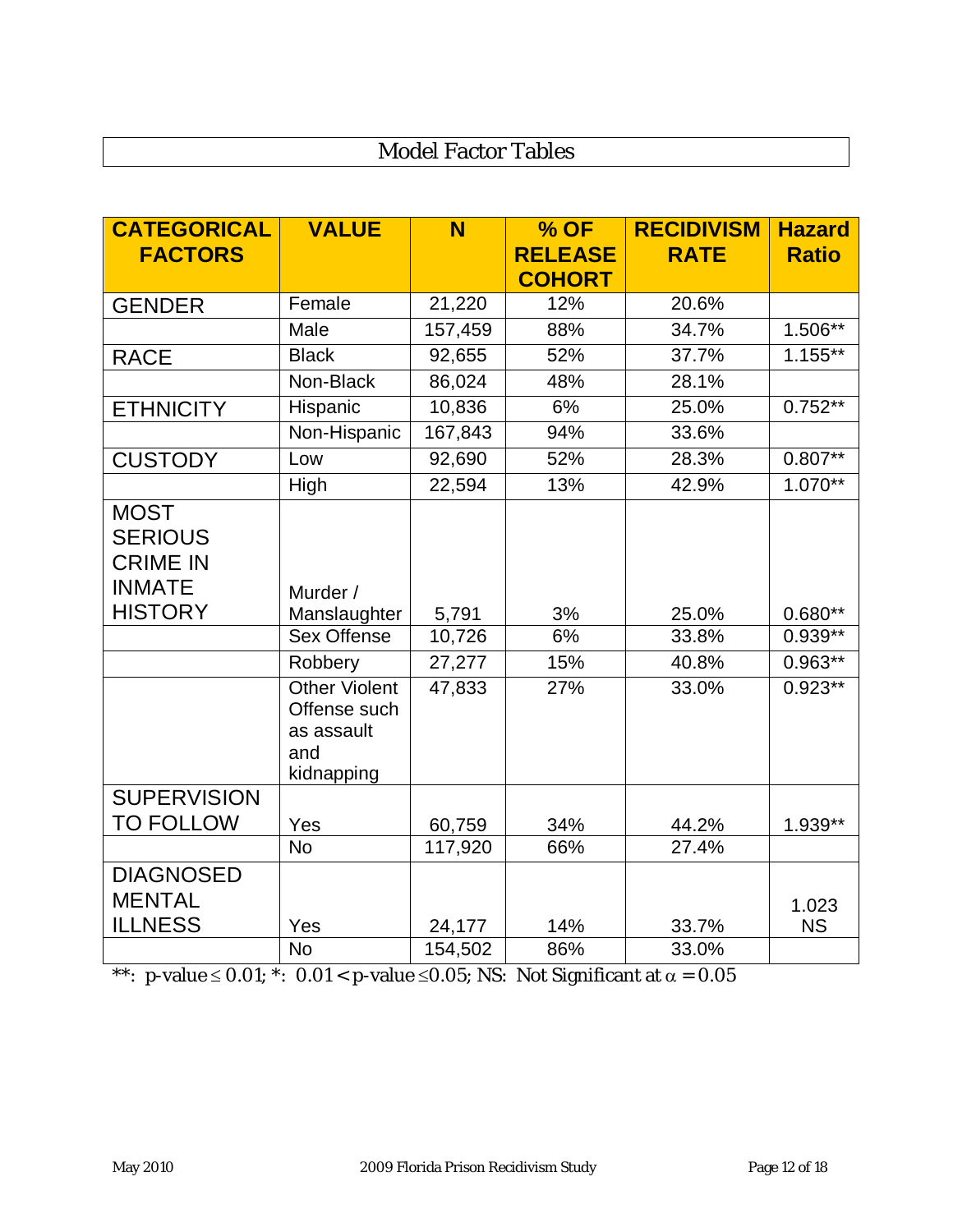| <b>NUMERIC</b><br><b>FACTORS</b> | <b>VALUE</b>                     | <b>MEDIAN</b> | <b>MEAN</b> | <b>Hazard</b><br><b>Ratio</b> |
|----------------------------------|----------------------------------|---------------|-------------|-------------------------------|
| <b>CRIMINAL</b>                  | Number of                        |               |             |                               |
| <b>HISTORY</b>                   | <b>Prior Prison</b>              |               |             |                               |
|                                  | Commitments                      | 0             | 0.5         | $1.425**$                     |
|                                  | Number of                        |               |             |                               |
|                                  | <b>Burglary</b>                  |               |             |                               |
|                                  | <b>Offenses</b>                  | 0             | 1.0         | $1.034**$                     |
|                                  | Number of                        |               |             |                               |
|                                  | <b>Theft Offenses</b>            | 1             | 1.9         | $1.012**$                     |
|                                  | Number of                        |               |             |                               |
|                                  | Drug Offenses                    | 1             | 1.9         | $1.019**$                     |
|                                  | Number of                        |               |             |                               |
|                                  | Weapons                          |               |             | $0.965**$                     |
|                                  | <b>Offenses</b>                  | 0             | 0.2         |                               |
| <b>SUBSTANCE</b>                 | Score from                       |               |             |                               |
| <b>ABUSE NEED</b>                | substance                        |               |             |                               |
|                                  | abuse                            |               |             |                               |
|                                  | assessment                       | 11            | 21.4        | $1.002**$                     |
| <b>TIME SERVED</b>               | Months served                    |               |             |                               |
|                                  | during current                   |               |             |                               |
|                                  | incarceration                    | 21            | 32.8        | $1.001**$                     |
| <b>INSTITUTIONAL</b>             | Number of                        |               |             |                               |
| <b>BEHAVIOR</b>                  | Disciplinary                     |               |             |                               |
|                                  | Reports during                   |               |             |                               |
|                                  | current                          |               | 2.5         | $1.010**$                     |
|                                  | incarceration                    | 0             |             |                               |
| <b>EDUCATION</b>                 | Most recent<br><b>TABE</b> score |               |             |                               |
| <b>LEVEL</b>                     | (grade                           |               |             |                               |
|                                  | equivalents)                     | 6.8           | 7.3         | $0.963**$                     |
|                                  | Age at release                   |               |             |                               |
| <b>AGE</b>                       |                                  | 33            | 34.2        | $0.978**$                     |

\*\*: p-value  $\leq 0.01$ ; \*: 0.01 < p-value  $\leq 0.05$ ; NS: Not Significant at  $\alpha = 0.05$ 

Note that hazard ratios in the above tables are interpreted as the multiple of the likelihood of failure. For example, male inmates have a hazard ratio of 1.506. Since it is greater than one, it means that a male inmate is (1.506-1=0.506) 50.6% more likely to fail than a female inmate with all other factors held constant (they are identical on all factors in the model except for gender).

On the other hand, if the hazard ratio is less than one, the interpretation is a percent reduction in likelihood to fail. For example, an Hispanic inmate is (1-0.752=.248) 24.8% less likely to recidivate than a non-Hispanic inmate with all other factors held constant.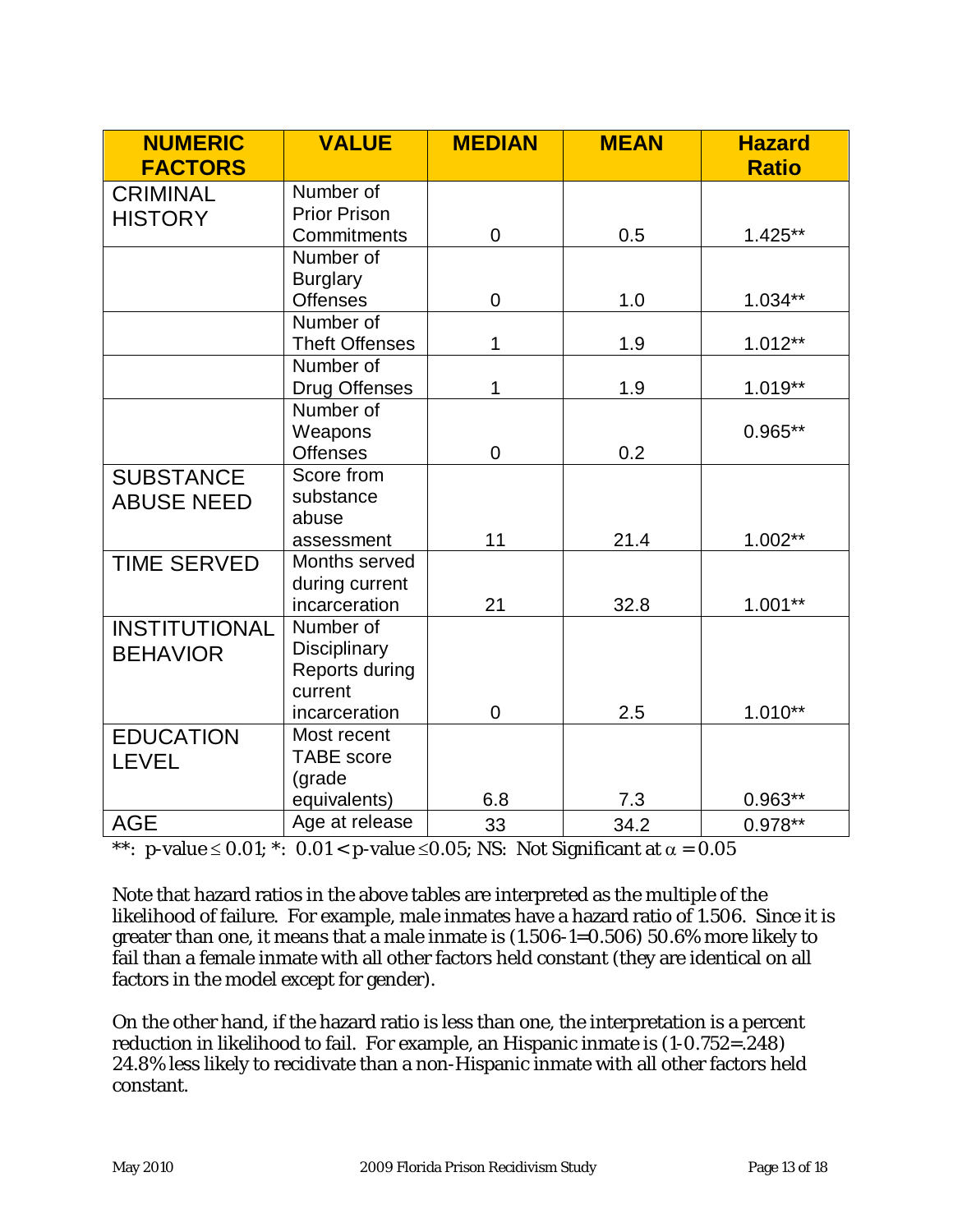Those measures that are expressed as numeric counts instead of dichotomous (Yes/No), the hazard ratios show the increase or decrease PER UNIT INCREASE in the factor. For example, for each additional disciplinary report that an inmate incurs while incarcerated, his likelihood of recidivating increases by (1.010-1=.010) 1.0%. For each additional grade level tested, his likelihood of recidivating decreases by (1-0.963=0.037) 3.7%.

| <b>FACTOR</b>                       | <b>VALUE</b>                                                                                                          | N       | $\frac{9}{6}$ | <b>RECIDIVISM</b><br><b>RATE</b> |
|-------------------------------------|-----------------------------------------------------------------------------------------------------------------------|---------|---------------|----------------------------------|
| <b>RELEASE</b><br><b>TYPE</b>       | Expiration of<br>Sentence (No<br>Supervision to<br>Follow)                                                            | 117,868 | 66%           | 26.3%                            |
|                                     | <b>Conditional Release</b><br>(mandatory<br>supervision for<br>serious offenders as<br>specified in F.S.<br>947.1405) | 22,468  | 13%           | 57.3%                            |
|                                     | Expiration of<br>Sentence to<br>Probation or<br><b>Community Control</b><br>(Split Sentence)                          | 30,594  | 17%           | 39.3%                            |
|                                     |                                                                                                                       |         |               |                                  |
| <b>RELEASE</b><br><b>FACILITY</b>   | <b>Major Correctional</b><br>Institution                                                                              | 120,233 | 67%           | 36.2%                            |
|                                     | <b>Private Correctional</b><br>Institution                                                                            | 11,780  | 7%            | 29.9%                            |
|                                     | <b>Work/Forestry Camp</b>                                                                                             | 16,622  | 9%            | 34.7%                            |
|                                     | <b>Work Release Center</b>                                                                                            | 25,565  | 14%           | 23.0%                            |
|                                     | <b>Contracted Transition</b><br>and Work Release<br>Center                                                            | 3,242   | 2%            | 17.9%                            |
|                                     |                                                                                                                       |         |               |                                  |
| <b>PROGRAM</b><br><b>COMPLETERS</b> | <b>GED</b>                                                                                                            | 9,227   | 5%            | 29.0%                            |
|                                     | <b>Vocational Certificate</b>                                                                                         | 13,141  | 7%            | 28.1%                            |

#### Factors Not Included in the Model

Note that the results presented in the table above do not constitute a rigorous evaluation of any program. For example, it is not valid to claim that if all inmates went to Work Release Centers, one would realize a lower overall recidivism rate. Inmates who succeed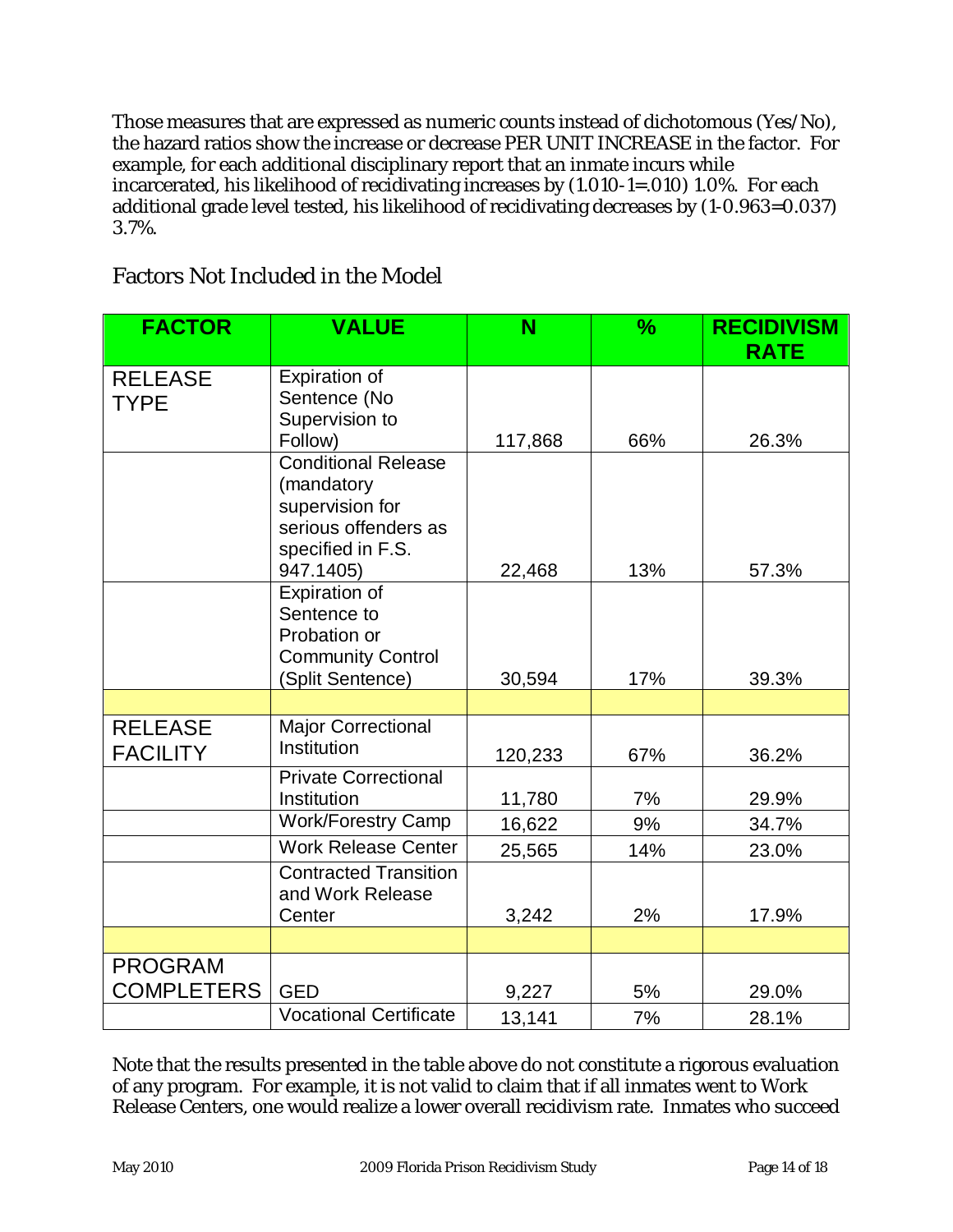at work release do not have the same characteristics as many other inmates, so the work release impact would likely be different if expanded to include a broader group of inmates.

Likewise, the program completion information presented in the table does not constitute a rigorous evaluation of those programs. The results are similar to those reported in the Washington State Institute for Public Policy study of evidence-based practices in corrections, but are based solely on Florida Department of Corrections data.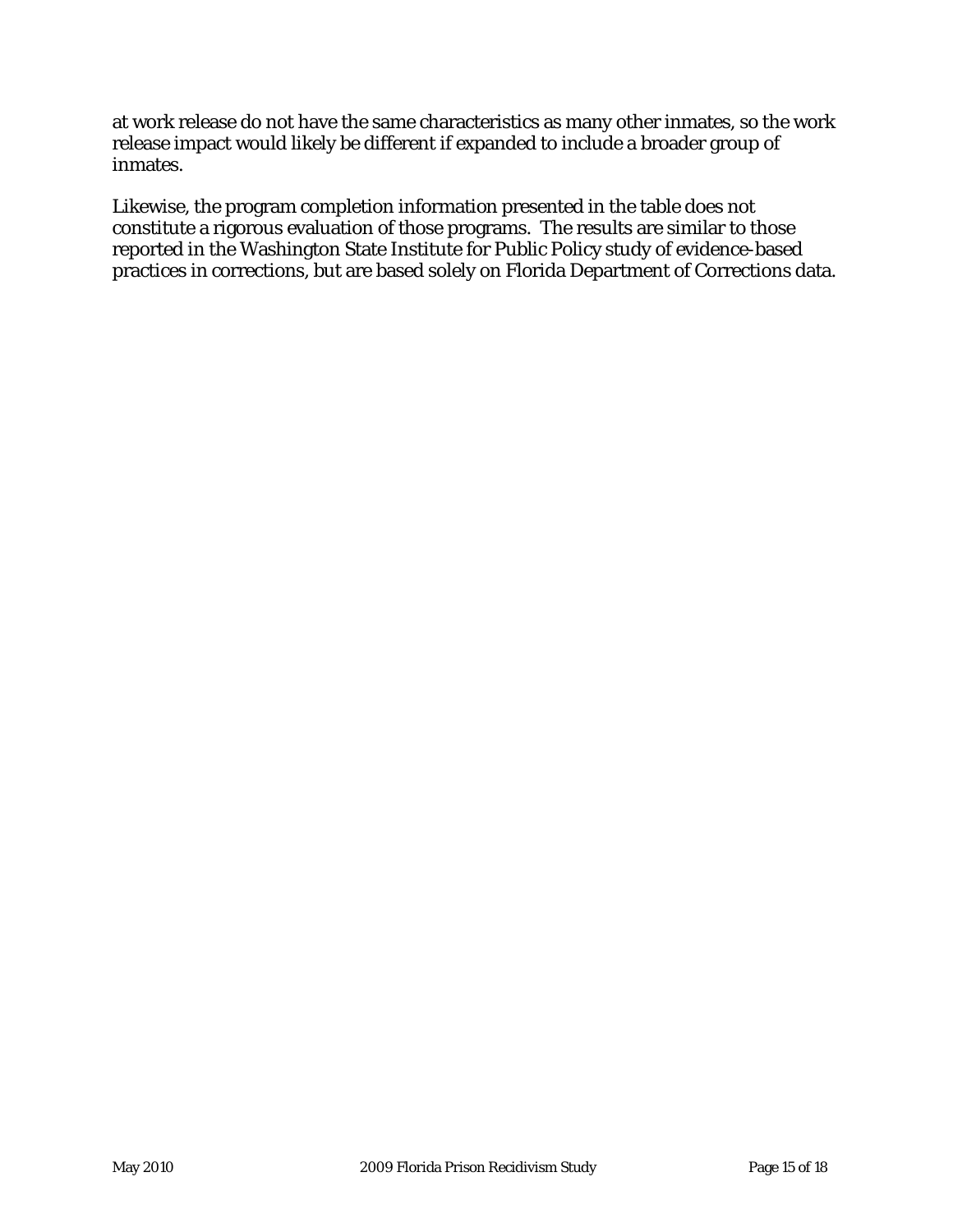#### FACTORS IN ORDER OF PREDICTIVE ABILITY

Below are listed the factors in order of importance (YELLOW highlight: higher recidivism; GREEN highlight: lower recidivism):

#### **MALES**

- 1 PRIOR COMMITMENTS TO PRISON
- **SUPERVISION FOLLOWING PRISON**
- 3 AGE AT RELEASE
- 4 DISCIPLINARY REPORTS WHILE IN PRISON
- 5 MOST RECENT TABE (EDUCATION LEVEL)
- 6 NUMBER OF THEFT/FRAUD OFFENSES
- 7 LOW CUSTODY
- 8 RACE IS BLACK
- 9 NUMBER OF BURGLARY OFFENSES
- 10 SUBSTANCE ABUSE SEVERITY SCORE
- 11 WORST OFFENSE IS MURDER
- 12 HISPANIC ETHNICITY
- 13 NUMBER OF DRUG OFFENSES
- 14 WORST OFFENSE IS OTHER VIOLENT CRIME
- 15 HIGH CUSTODY
- 16 NUMBER OF WEAPONS OFFENSES
- 17 TIME SERVED IN MONTHS
- 18 WORST OFFENSE IS SEX OFFENSE
- 19 WORST OFFENSE IS ROBBERY

#### **FEMALES**

- 1 PRIOR COMMITMENTS TO PRISON
- 2 SUPERVISION FOLLOWING PRISON
- 3 AGE AT RELEASE
- 4 SUBSTANCE ABUSE SEVERITY SCORE
- 5 MOST RECENT TABE (EDUCATION LEVEL)
- 6 NUMBER OF THEFT/FRAUD OFFENSES
- **LOW CUSTODY**
- 8 NUMBER OF DRUG OFFENSES
- 9 DIAGNOSED MENTAL ILLNESS
- 10 HISPANIC ETHNICITY
- 11 WORST OFFENSE IS MURDER
- 12 WORST OFFENSE IS OTHER VIOLENT CRIME
- 13 NUMBER OF BURGLARY OFFENSES
- 14 DISCIPLINARY REPORTS WHILE IN PRISON
- 15 RACE IS BLACK
- 16 TIME SERVED IN MONTHS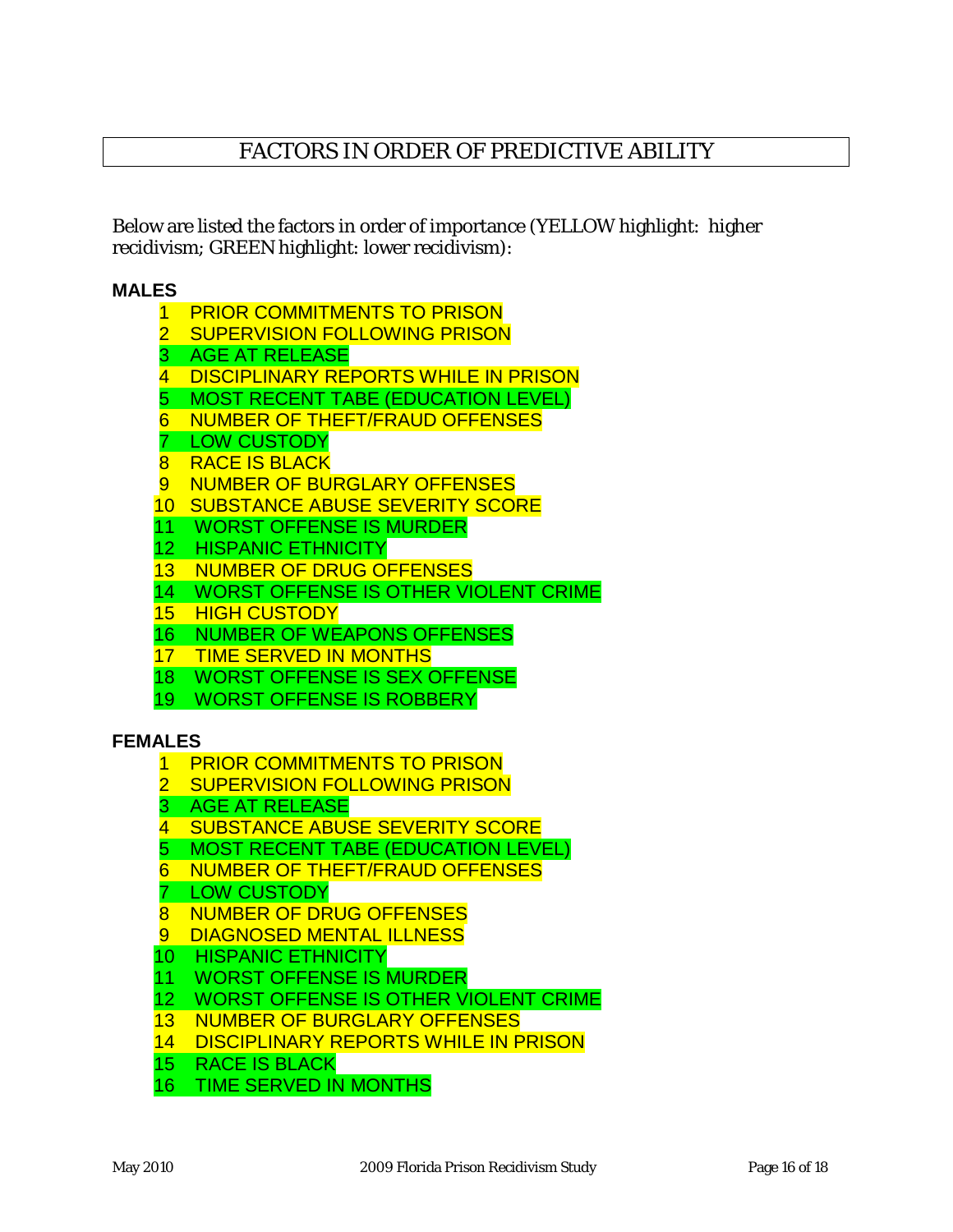Factors that "change direction": Race is Black (helps Females, hurts Males) Months served in prison (helps Females, hurts Males)

Factors that affect Male recidivism, but not Females: Number of Weapons Offenses Worst Offense Committed is sex offense Worst Offense Committed is robbery High custody

Factors that affect Female recidivism, but not Males: Diagnosed mental illness